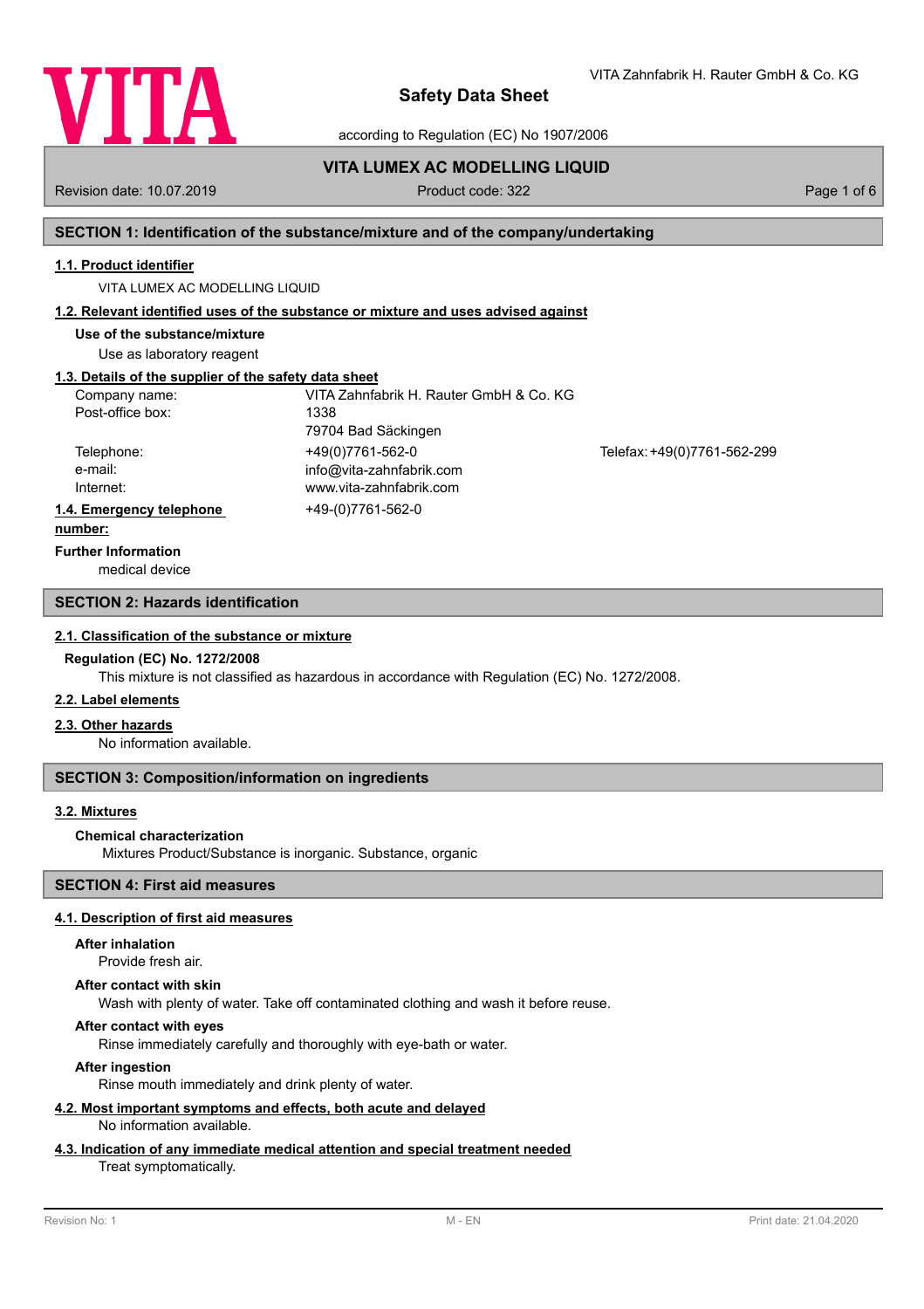

according to Regulation (EC) No 1907/2006

# **VITA LUMEX AC MODELLING LIQUID**

Revision date: 10.07.2019 **Product code: 322** Page 2 of 6

## **SECTION 5: Firefighting measures**

# **5.1. Extinguishing media**

## **Suitable extinguishing media**

Co-ordinate fire-fighting measures to the fire surroundings.

#### **5.2. Special hazards arising from the substance or mixture** Non-flammable.

## **5.3. Advice for firefighters**

In case of fire: Wear self-contained breathing apparatus.

# **SECTION 6: Accidental release measures**

## **6.1. Personal precautions, protective equipment and emergency procedures**

Use personal protection equipment.

## **6.2. Environmental precautions**

No special environmental measures are necessary. Clean contaminated articles and floor according to the environmental legislation.

### **6.3. Methods and material for containment and cleaning up**

Absorb with liquid-binding material (e.g. sand, diatomaceous earth, acid- or universal binding agents). Treat the recovered material as prescribed in the section on waste disposal.

#### **6.4. Reference to other sections**

Safe handling: see section 7 Personal protection equipment: see section 8 Disposal: see section 13

#### **SECTION 7: Handling and storage**

## **7.1. Precautions for safe handling**

#### **Advice on safe handling**

No special measures are necessary.

# **Advice on protection against fire and explosion**

No special fire protection measures are necessary.

## **7.2. Conditions for safe storage, including any incompatibilities**

**Requirements for storage rooms and vessels**

Keep container tightly closed.

## **Hints on joint storage**

No special measures are necessary.

## **7.3. Specific end use(s)**

Use as laboratory reagent

## **SECTION 8: Exposure controls/personal protection**

## **8.1. Control parameters**

## **8.2. Exposure controls**

#### **Protective and hygiene measures**

Take off contaminated clothing. Wash hands before breaks and after work. When using do not eat, drink, smoke, sniff.

#### **Eye/face protection**

Wear eye protection/face protection.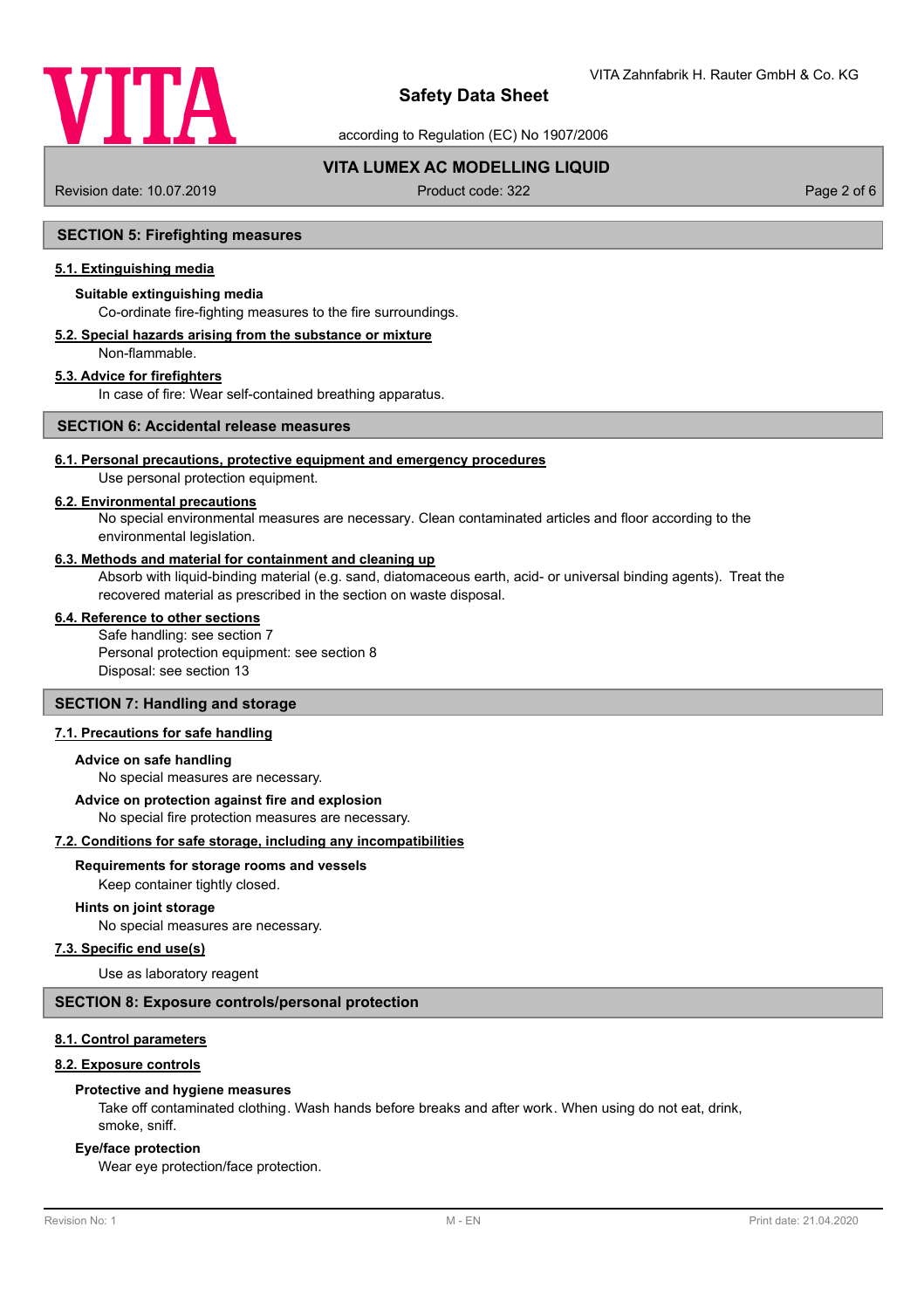

according to Regulation (EC) No 1907/2006

## **VITA LUMEX AC MODELLING LIQUID**

Revision date: 10.07.2019 **Product code: 322** Page 3 of 6

## **Hand protection**

When handling with chemical substances, protective gloves must be worn with the CE-label including the four control digits. The quality of the protective gloves resistant to chemicals must be chosen as a function of the specific working place concentration and quantity of hazardous substances. For special purposes, it is recommended to check the resistance to chemicals of the protective gloves mentioned above together with the supplier of these gloves. Recommended glove articles KCL Dermatril P NBR (Nitrile rubber)

## **Skin protection**

Use of protective clothing.

**Respiratory protection**

Technical ventilation of workplace

## **SECTION 9: Physical and chemical properties**

#### **9.1. Information on basic physical and chemical properties**

| Physical state:                                               |            |                |
|---------------------------------------------------------------|------------|----------------|
| Colour:                                                       | colourless |                |
| Odour:                                                        | odourless  |                |
| pH-Value:                                                     |            | 5,5            |
| Changes in the physical state                                 |            |                |
| Melting point:                                                |            | not determined |
| Initial boiling point and boiling range:                      |            | 100 °C         |
| Flash point:                                                  |            | ?              |
| Flammability                                                  |            |                |
| Solid:                                                        |            | not applicable |
| Gas:                                                          |            | not applicable |
| <b>Explosive properties</b><br>The product is not: Explosive. |            |                |
| Lower explosion limits:                                       |            | not determined |
| Upper explosion limits:                                       |            | not determined |
| <b>Auto-ignition temperature</b>                              |            |                |
| Solid:                                                        |            | not applicable |
| Gas:                                                          |            | not applicable |
| Decomposition temperature:                                    |            | not determined |
| <b>Oxidizing properties</b><br>Not oxidising.                 |            |                |
| Vapour pressure:<br>(at 50 $^{\circ}$ C)                      |            | <=1100 hPa     |
| Density:                                                      |            | 1 $g/cm3$      |
| Water solubility:                                             |            | <b>No</b>      |
| Solubility in other solvents<br>not determined                |            |                |
| Partition coefficient:                                        |            | not determined |
| Vapour density:                                               |            | not determined |
| Evaporation rate:                                             |            | not determined |
| 9.2. Other information                                        |            |                |
| Solid content:                                                |            | 0,6%           |
|                                                               |            |                |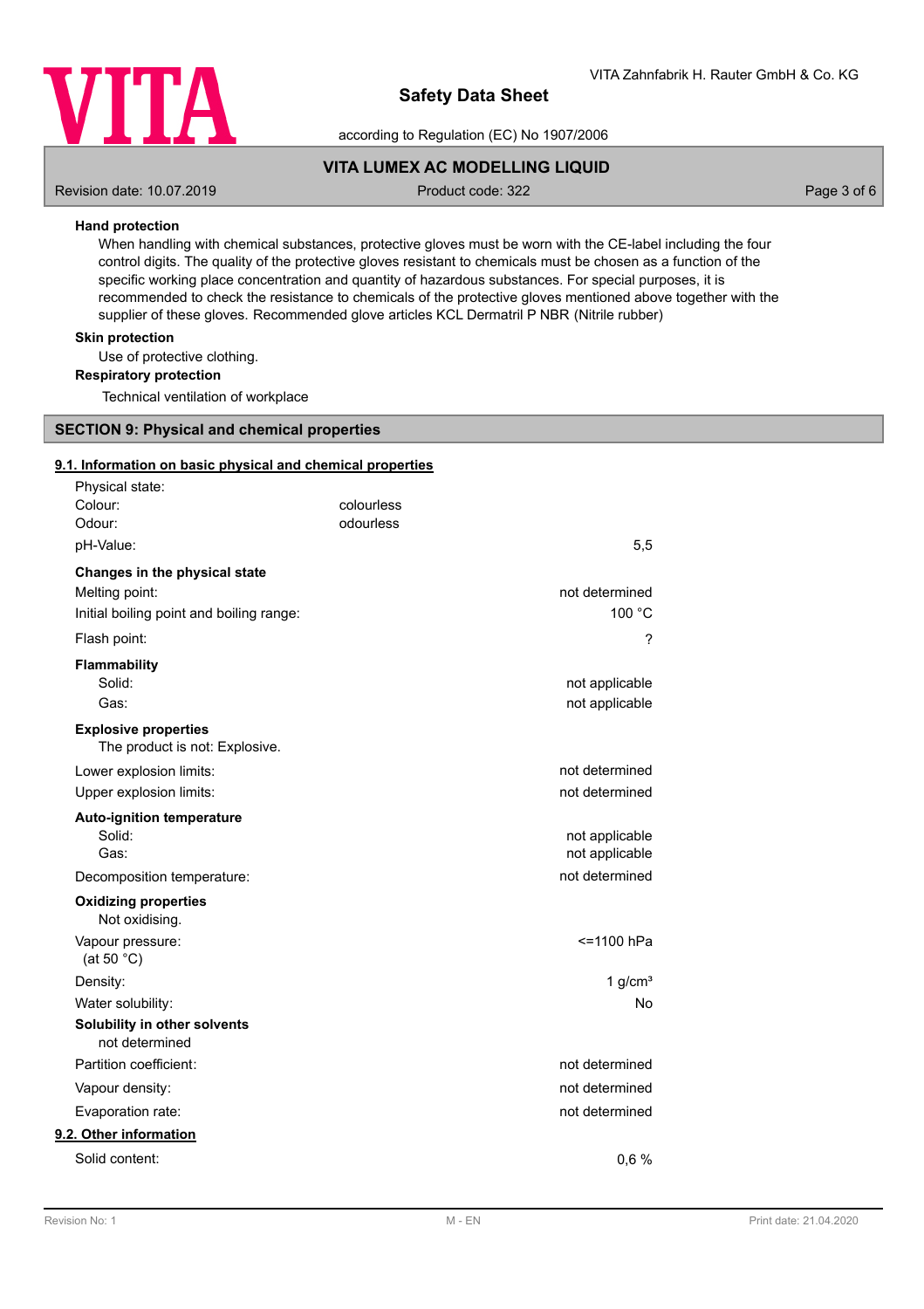

according to Regulation (EC) No 1907/2006

# **VITA LUMEX AC MODELLING LIQUID**

Revision date: 10.07.2019 **Product code: 322** Page 4 of 6

## **SECTION 10: Stability and reactivity**

## **10.1. Reactivity**

No hazardous reaction when handled and stored according to provisions.

### **10.2. Chemical stability**

The product is stable under storage at normal ambient temperatures.

#### **10.3. Possibility of hazardous reactions**

No known hazardous reactions.

## **10.4. Conditions to avoid**

none

## **10.5. Incompatible materials**

No information available.

#### **10.6. Hazardous decomposition products**

No known hazardous decomposition products.

## **SECTION 11: Toxicological information**

## **11.1. Information on toxicological effects**

### **Acute toxicity**

Based on available data, the classification criteria are not met.

#### **Irritation and corrosivity**

Based on available data, the classification criteria are not met.

#### **Sensitising effects**

Based on available data, the classification criteria are not met.

#### **Carcinogenic/mutagenic/toxic effects for reproduction**

Based on available data, the classification criteria are not met.

#### **STOT-single exposure**

Based on available data, the classification criteria are not met.

#### **STOT-repeated exposure**

Based on available data, the classification criteria are not met.

## **Aspiration hazard**

Based on available data, the classification criteria are not met.

#### **Additional information on tests**

The mixture is classified as not hazardous according to regulation (EC) No 1272/2008 [CLP].

#### **SECTION 12: Ecological information**

#### **12.1. Toxicity**

## The product is not: Ecotoxic.

**12.2. Persistence and degradability**

The product has not been tested.

### **12.3. Bioaccumulative potential**

The product has not been tested.

## **12.4. Mobility in soil**

The product has not been tested.

# **12.5. Results of PBT and vPvB assessment**

The product has not been tested.

#### **12.6. Other adverse effects**

No information available.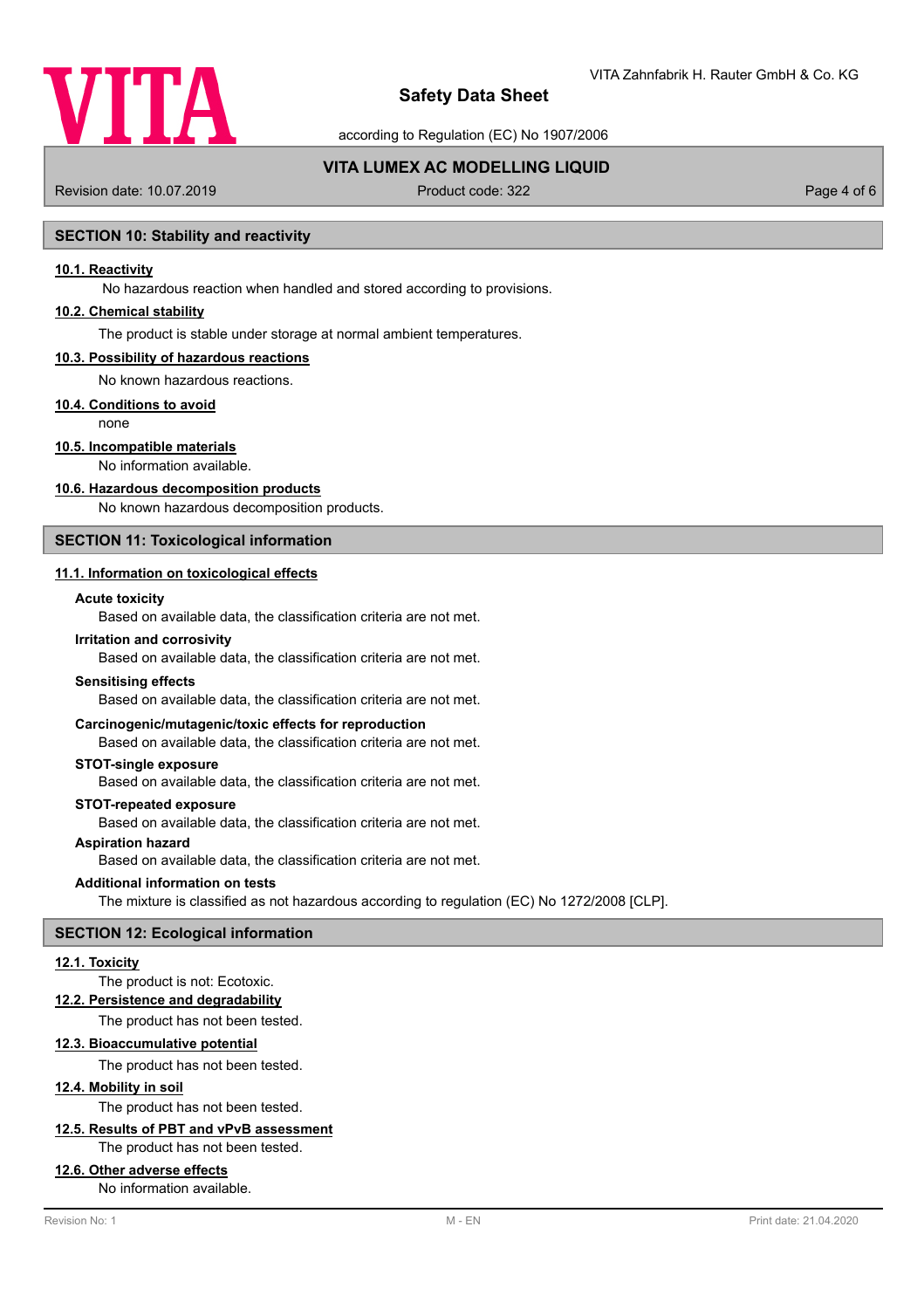

according to Regulation (EC) No 1907/2006

# **VITA LUMEX AC MODELLING LIQUID**

Revision date: 10.07.2019 **Product code: 322** Page 5 of 6

### **Further information**

Avoid release to the environment.

## **SECTION 13: Disposal considerations**

## **13.1. Waste treatment methods**

## **Disposal recommendations**

Dispose of waste according to applicable legislation.

## **Contaminated packaging**

Wash with plenty of water. Completely emptied packages can be recycled.

# **SECTION 14: Transport information**

| Land transport (ADR/RID)                                                 |                                                                                                      |                        |
|--------------------------------------------------------------------------|------------------------------------------------------------------------------------------------------|------------------------|
| 14.1. UN number:                                                         | No dangerous good in sense of this transport regulation.                                             |                        |
| 14.2. UN proper shipping name:                                           | No dangerous good in sense of this transport regulation.                                             |                        |
| 14.3. Transport hazard class(es):                                        | No dangerous good in sense of this transport regulation.                                             |                        |
| 14.4. Packing group:                                                     | No dangerous good in sense of this transport regulation.                                             |                        |
| Inland waterways transport (ADN)                                         |                                                                                                      |                        |
| 14.1. UN number:                                                         | No dangerous good in sense of this transport regulation.                                             |                        |
| 14.2. UN proper shipping name:                                           | No dangerous good in sense of this transport regulation.                                             |                        |
| 14.3. Transport hazard class(es):                                        | No dangerous good in sense of this transport regulation.                                             |                        |
| 14.4. Packing group:                                                     | No dangerous good in sense of this transport regulation.                                             |                        |
| <b>Marine transport (IMDG)</b>                                           |                                                                                                      |                        |
| 14.1. UN number:                                                         | No dangerous good in sense of this transport regulation.                                             |                        |
| 14.2. UN proper shipping name:                                           | No dangerous good in sense of this transport regulation.                                             |                        |
| 14.3. Transport hazard class(es):                                        | No dangerous good in sense of this transport regulation.                                             |                        |
| 14.4. Packing group:                                                     | No dangerous good in sense of this transport regulation.                                             |                        |
| Air transport (ICAO-TI/IATA-DGR)                                         |                                                                                                      |                        |
| 14.1. UN number:                                                         | No dangerous good in sense of this transport regulation.                                             |                        |
| 14.2. UN proper shipping name:                                           | No dangerous good in sense of this transport regulation.                                             |                        |
| 14.3. Transport hazard class(es):                                        | No dangerous good in sense of this transport regulation.                                             |                        |
| 14.4. Packing group:                                                     | No dangerous good in sense of this transport regulation.                                             |                        |
| 14.5. Environmental hazards                                              |                                                                                                      |                        |
| <b>ENVIRONMENTALLY HAZARDOUS:</b>                                        | no                                                                                                   |                        |
| 14.6. Special precautions for user                                       |                                                                                                      |                        |
| No information available.                                                |                                                                                                      |                        |
| 14.7. Transport in bulk according to Annex II of Marpol and the IBC Code |                                                                                                      |                        |
| not applicable                                                           |                                                                                                      |                        |
| <b>SECTION 15: Regulatory information</b>                                |                                                                                                      |                        |
|                                                                          | 15.1. Safety, health and environmental regulations/legislation specific for the substance or mixture |                        |
| EU regulatory information                                                |                                                                                                      |                        |
| Information according to 2012/18/EU<br>(SEVESO III):                     | Not subject to 2012/18/EU (SEVESO III)                                                               |                        |
| National regulatory information                                          |                                                                                                      |                        |
| Water hazard class (D):                                                  | - - non-hazardous to water                                                                           |                        |
| Revision No: 1                                                           | $M - EN$                                                                                             | Print date: 21.04.2020 |